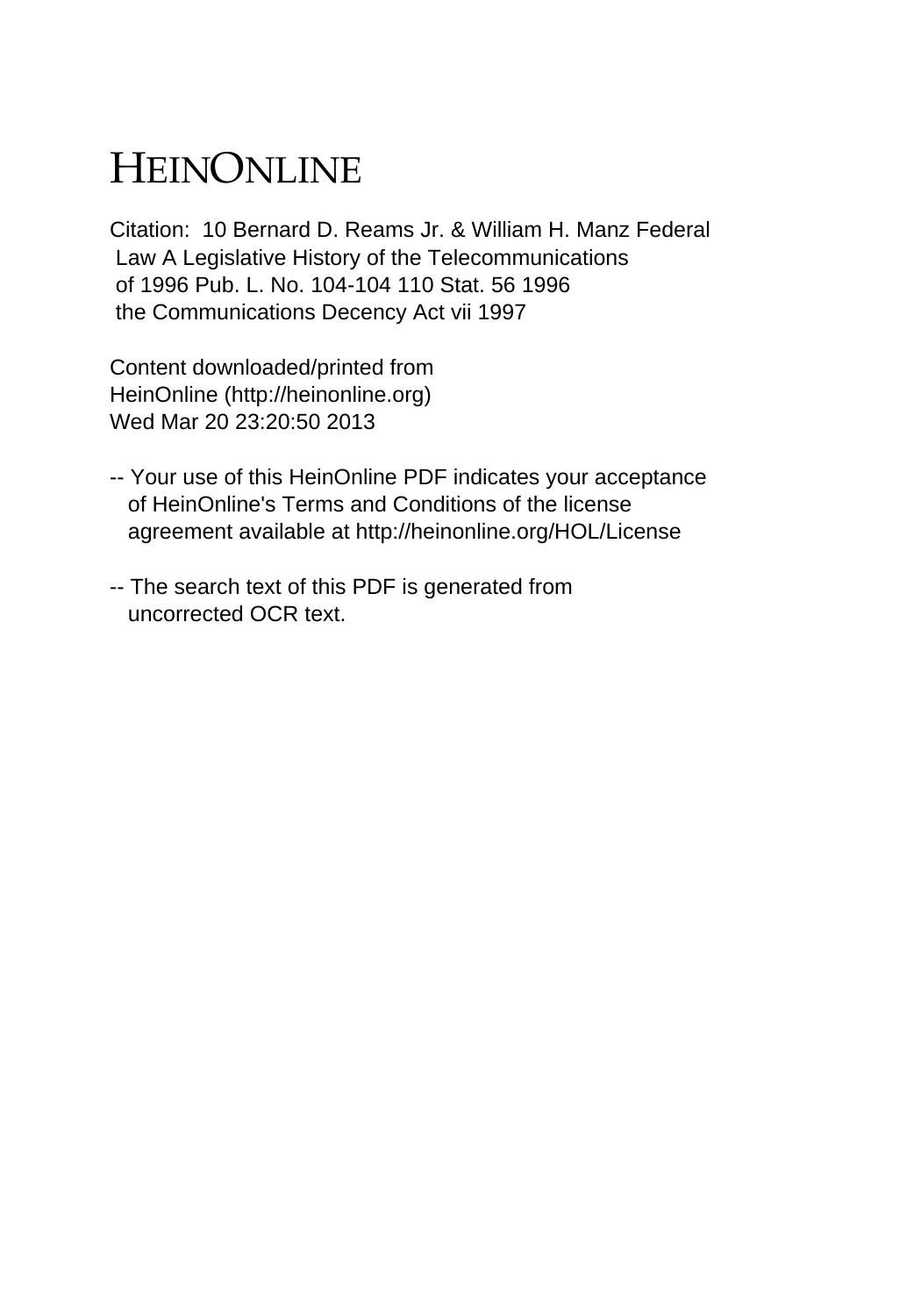## **TABLE OF DOCUMENTS**

## **VOLUME 10**

## **Section X: Past Hearings (Continued from Volume 9)**

**Doc. No. 174 -** Competitive Status of the Bell Operating Companies **-** Hearings on H.R. **3687** and H.R. **3800** before the Subcommittee on Telecommunications, Consumer Protection, and Finance of the Committee on Energy and Commerce, House of Representatives, 99th Congress, **2d** Session, Serial No. 99-124 (March **13, 1986).**

For *Master Table of Documents* of this set, please refer to *Volume 1*.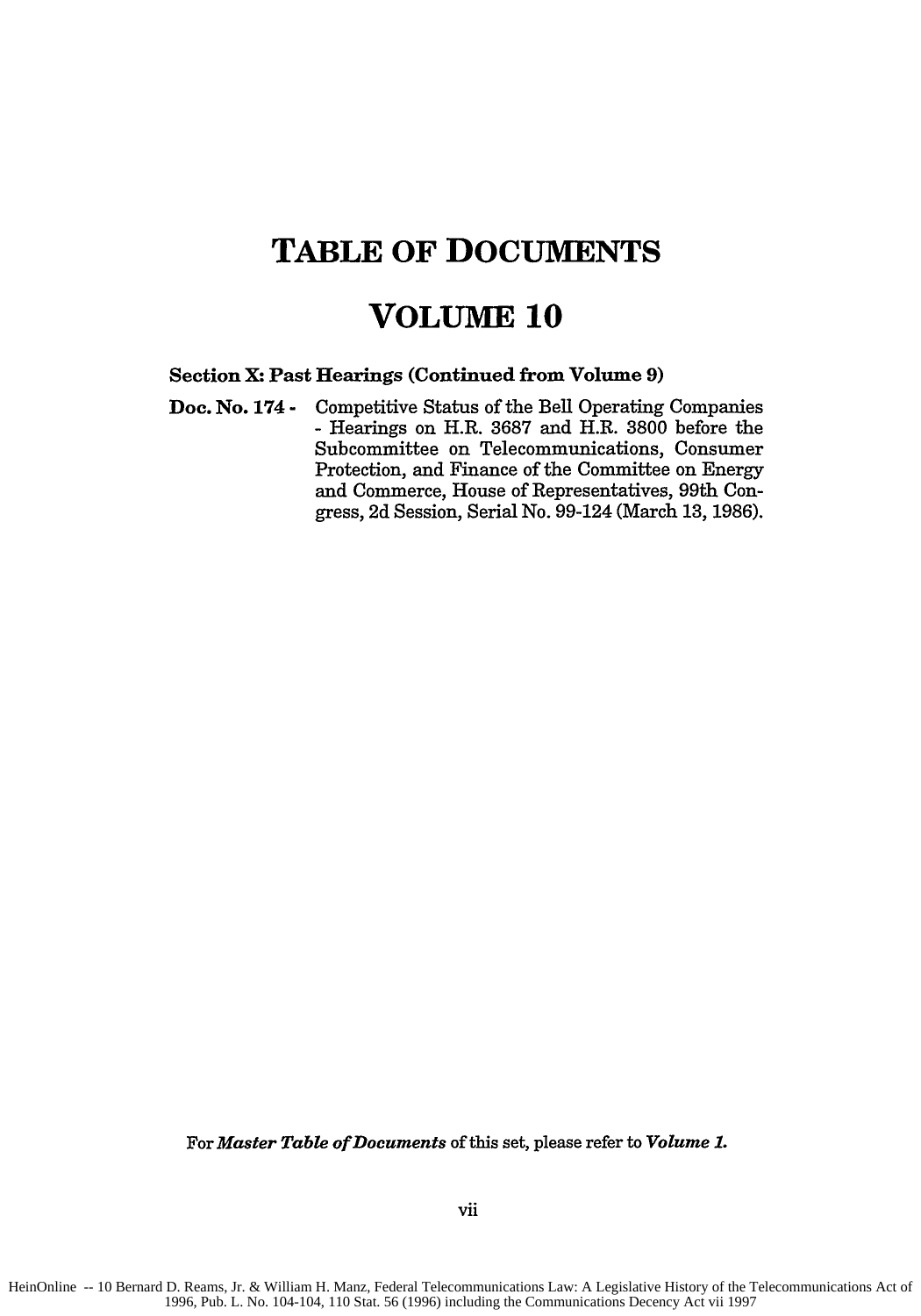HeinOnline -- 10 Bernard D. Reams, Jr. & William H. Manz, Federal Telecommunications Law: A Legislative History of the Telecommunications Act of 1996, Pub. L. No. 104-104, 110 Stat. 56 (1996) including the Communications Decency Act viii 1997

 $\ddot{\phantom{a}}$ 

 $\ddot{\phantom{1}}$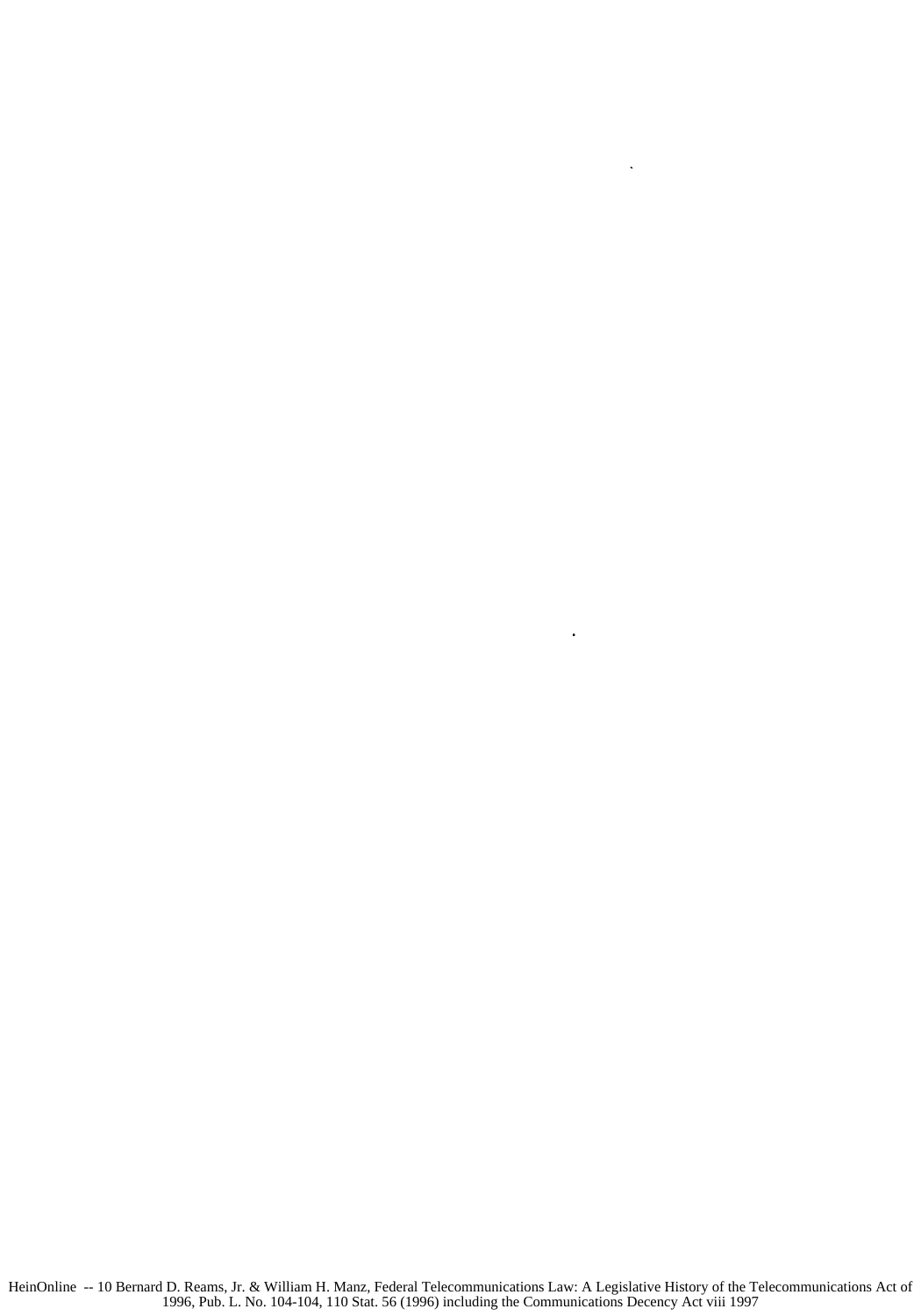Document No. 174